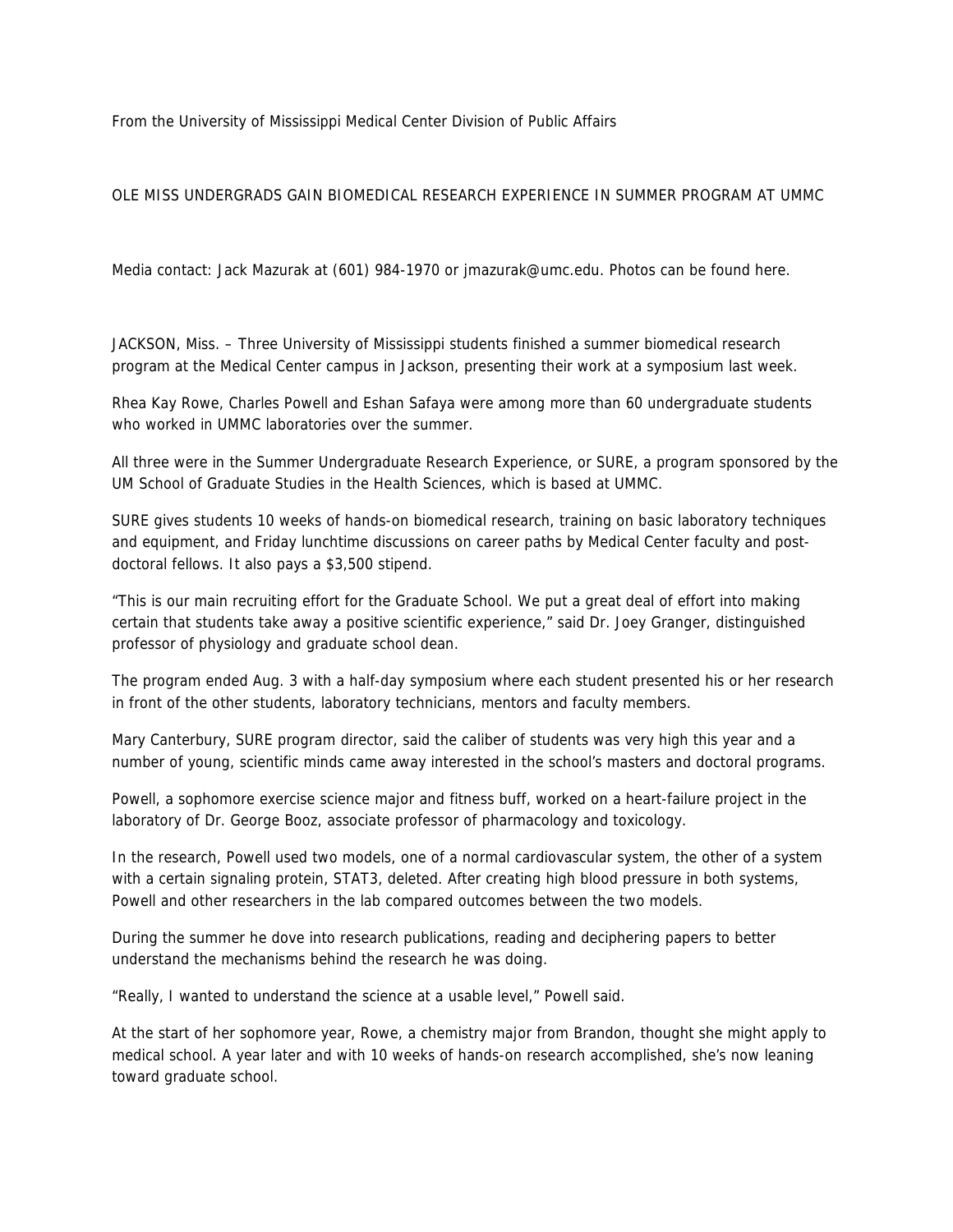"I'm interested in the details of science, which I don't think I would get in medical school," she said.

Working on a kidney disease project with Dr. Stanley Smith, UMMC assistant professor of pharmacology and toxicology, Rowe prepared and tested urine samples from about 150 patients. She helped analyze the samples using mass spectrometry then used software to quantify levels of arachidonic acid metabolites. Those quantifications can help researchers identify biomarkers that predict risk factors for chronic kidney disease progression.

"It's been really great and I've learned a lot," Rowe said of her time in the SURE program. "The Friday seminars exposed us to different departments and career possibilities."

Safaya, a first-year pharmacy post-graduate and Jackson native, worked under Dr. Parminder Vig, UMMC professor of neurology, in a laboratory he's quite familiar with.

It was Safaya's second summer in SURE and his fifth year at UMMC. As a Murrah High School student, he participated in a research program that paired him with Vig.

Safaya researched spinocerebellar ataxia type 1 (SCA1), a neurodegenerative disease that degrades Purkinje neurons in the cerebellum and leads to difficulty coordinating motor functions and balance. Safaya and the lab's scientists analyzed the effectiveness of different peptide-based treatments and how each treatment works different stages of the SCA1 disease.

"SURE is a great experience, especially the second time around. Your mentor seems more confident in your ability and skills and you can jump right into your research. Basically, you get to do things a graduate student does, but in your undergraduate years," Safaya said.

About 64 students participated in undergraduate research activities at UMMC this summer. The SURE program accepted 33 students out of 130 applicants. The remaining 31 students were enrolled in various other summer programs on campus.

For more information on SURE, go to graduate-school.umc.edu/SummerResearch.html

## ####

## 8/10/2012

Please forward this message to colleagues who might be interested. If you wish to be removed from this list or know of a colleague to add, send an e-mail message to: LAGriffin@umc.edu.

The University of Mississippi Medical Center, located in Jackson, is the state's only academic medical center. University of Mississippi Health Care represents the clinical programs of the Medical Center and includes University Hospitals and Health System and University Physicians, the faculty group practice. UMMC encompasses five health science schools, including medicine, nursing, health related professions, dentistry and graduate studies, as well as the site where University of Mississippi pharmacy students do their clinical training. The Medical Center's threefold mission is to educate tomorrow's health-care professionals, conduct innovative research to improve human health, and to provide the highest quality care available to the state's citizens. A major goal of the Medical Center is the improvement of the health